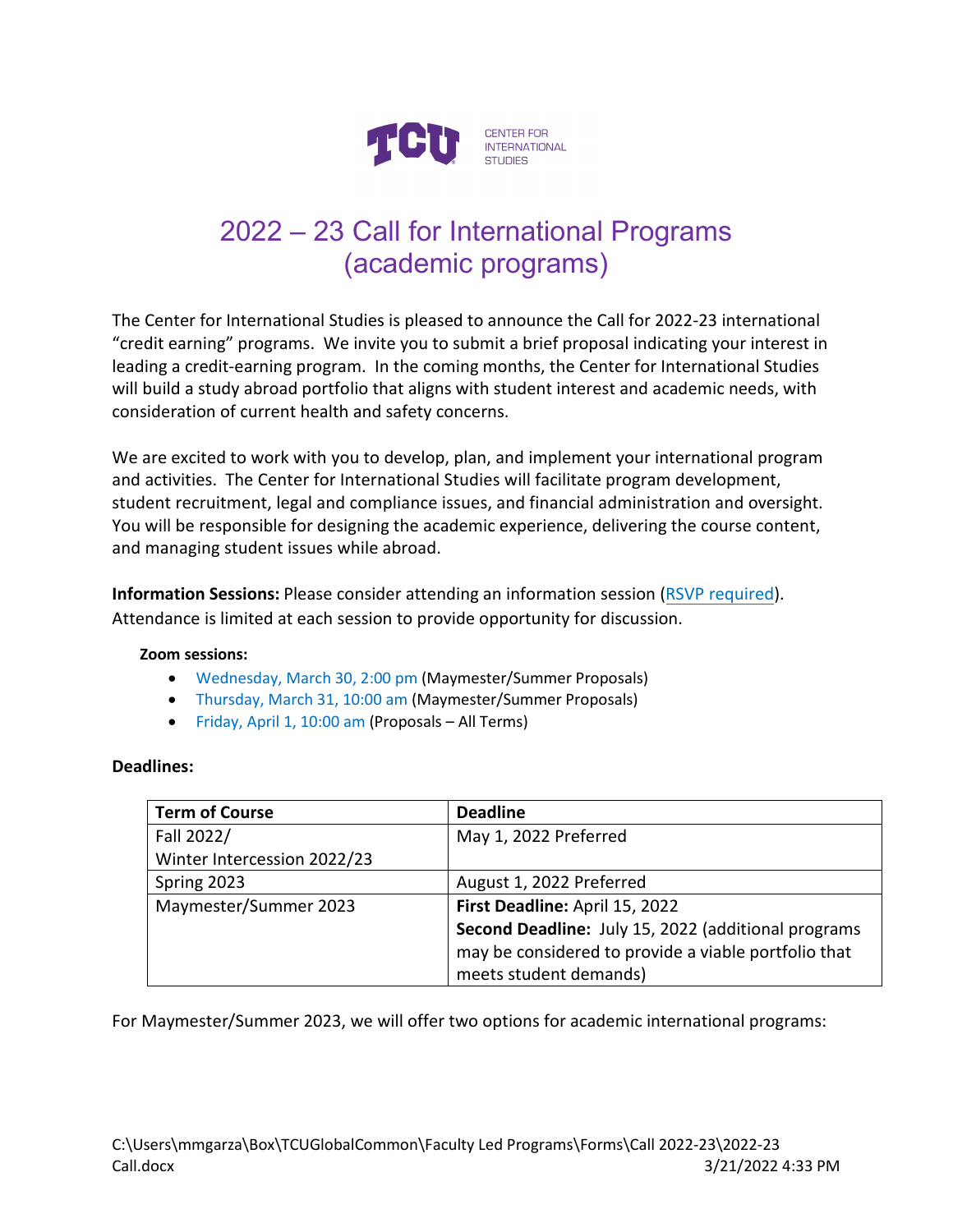### **Option 1: Summer of Discovery**

We are excited to offer Summer of Discovery: Italy for the third summer. This option includes increased provider support and a Global Perspectives Seminar at the start of your program.

**Program Planning**: We invite you to work in partnership with Accent, our educational partner in Italy, to apply your expertise to their curated programs. This unique approach allows faculty to design curriculum while Accent and CIS take the lead on logistics, program administration, and health and safety on the ground. Accent's programs are rich in on-site learning with local faculty experts, applied learning experiences, and unique guided site-visits. Faculty may prefer this option as Accent will assume an increased role in program development and student management. Submit the Program Interest Form (p. 3) indicating your interest in the Summer of Discovery option

**Global Perspectives Seminar:** As part of our commitment to Global Learning, CIS will sponsor a three-day workshop at the start of Summary of Discovery programs. This program is curated and delivered by Accent Global Learning and intended to provide students and program leaders skills to enrich their experience abroad. All students receive a scholarship that covers the cost of the Global Perspectives Seminar.

## **Option 2: Faculty-led programs**

Faculty may also propose an academic international program of their own design by submitting the Program Interest Form (p. 3). For a variety of reasons, locations may be limited and programs will generally be administered using international education providers to provide elevated support for academic continuity, emergency response, and health and safety protocols. We invite you to begin the conversation with us by submitting your form (p. 3).

*Upon receiving the Program Interest Form, we will begin reviewing and building our portfolio of programs. Student application process for summer 2023 will begin in October.*

**Program Leader Compensation:** For 2022-23, compensation is as follows (per program leader, based on 3 credit hours, two program leaders). Note that total compensation has two components: (1) classroom instruction and (2) stipend for providing 24/7 student support and non-classroom attention.

| <b>Faculty/Staff Type</b> | <b>Enrollment</b> | <b>Classroom Instruction</b> | Stipend for 24/7 and non-<br>classroom attention |
|---------------------------|-------------------|------------------------------|--------------------------------------------------|
| Faculty (9 month)         | $20 - 24$         | 4%/\$5,000 cap               | \$1,250/week                                     |
|                           | $16-19$           | 4%/\$5,000 cap               | \$1,000week                                      |
|                           | $10 - 15$         | 4%/\$5,000 cap               | \$750/week                                       |
| 12-month faculty or staff |                   | No additional                | No additional                                    |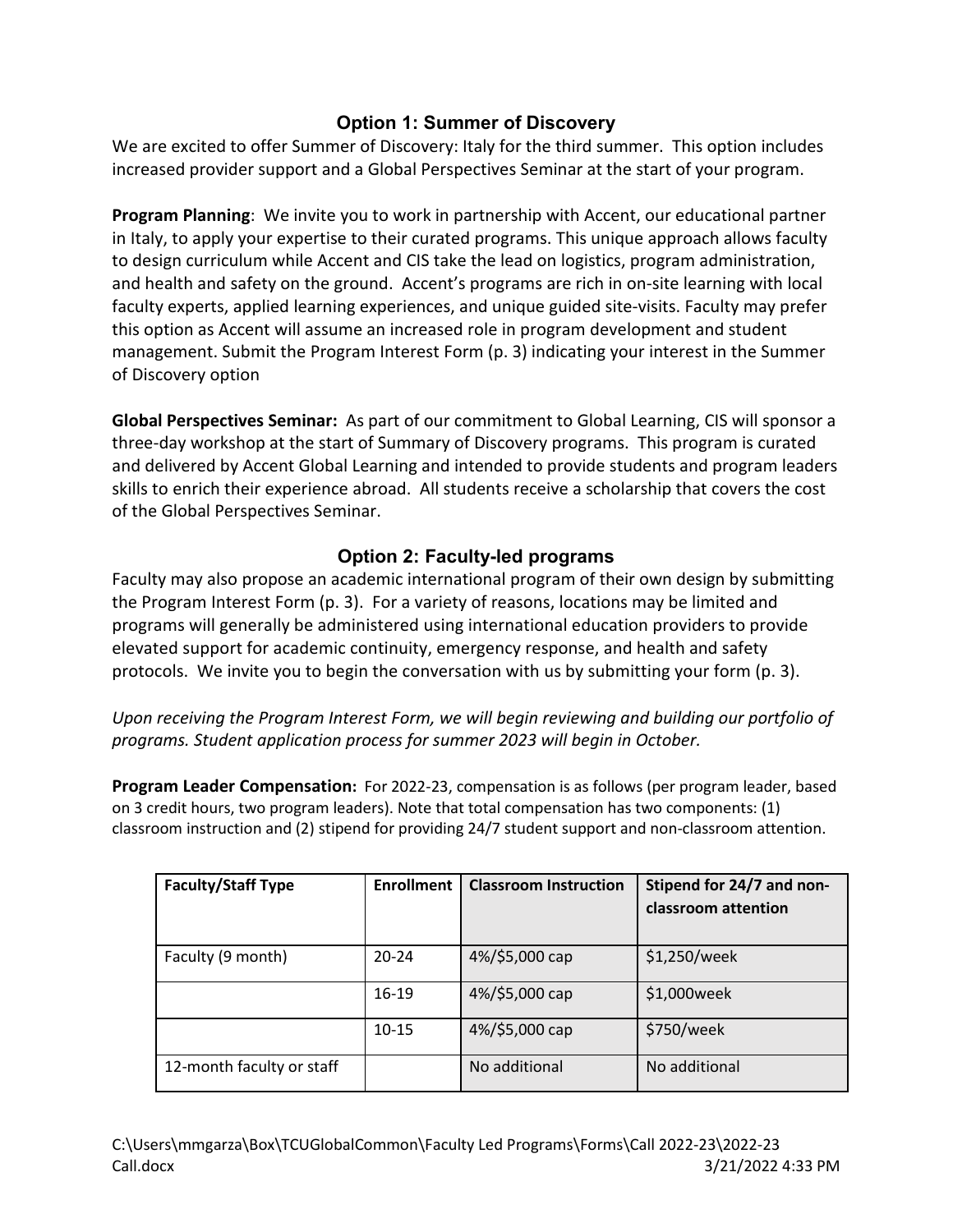# INTERNATIONAL PROGRAM INTEREST FORM

Submit to [studyabroad@tcu.edu](mailto:studyabroad@tcu.edu)

|    | 1. Program Leaders:                                                              |                          |                                      |
|----|----------------------------------------------------------------------------------|--------------------------|--------------------------------------|
|    |                                                                                  |                          |                                      |
|    |                                                                                  |                          |                                      |
|    |                                                                                  |                          |                                      |
|    |                                                                                  |                          |                                      |
|    |                                                                                  |                          |                                      |
|    |                                                                                  |                          |                                      |
|    |                                                                                  |                          |                                      |
|    |                                                                                  |                          |                                      |
|    | Type of Program: Summer of Discovery (May/Summer only) Faculty-led               |                          |                                      |
|    | Types of activities:                                                             |                          |                                      |
|    |                                                                                  |                          |                                      |
|    |                                                                                  |                          |                                      |
|    | Program Term: Summer LJ Fall Break IV inter Intercession Spring Break            |                          |                                      |
|    |                                                                                  |                          |                                      |
|    |                                                                                  |                          |                                      |
|    | 4. Proposed location(s) (cities and countries): ________________________________ |                          |                                      |
| 5. | Course details (if applicable):                                                  |                          |                                      |
|    | Course #<br><b>Title</b>                                                         | <b>Core Designations</b> | Major / Minor<br>requirements filled |
|    |                                                                                  |                          |                                      |